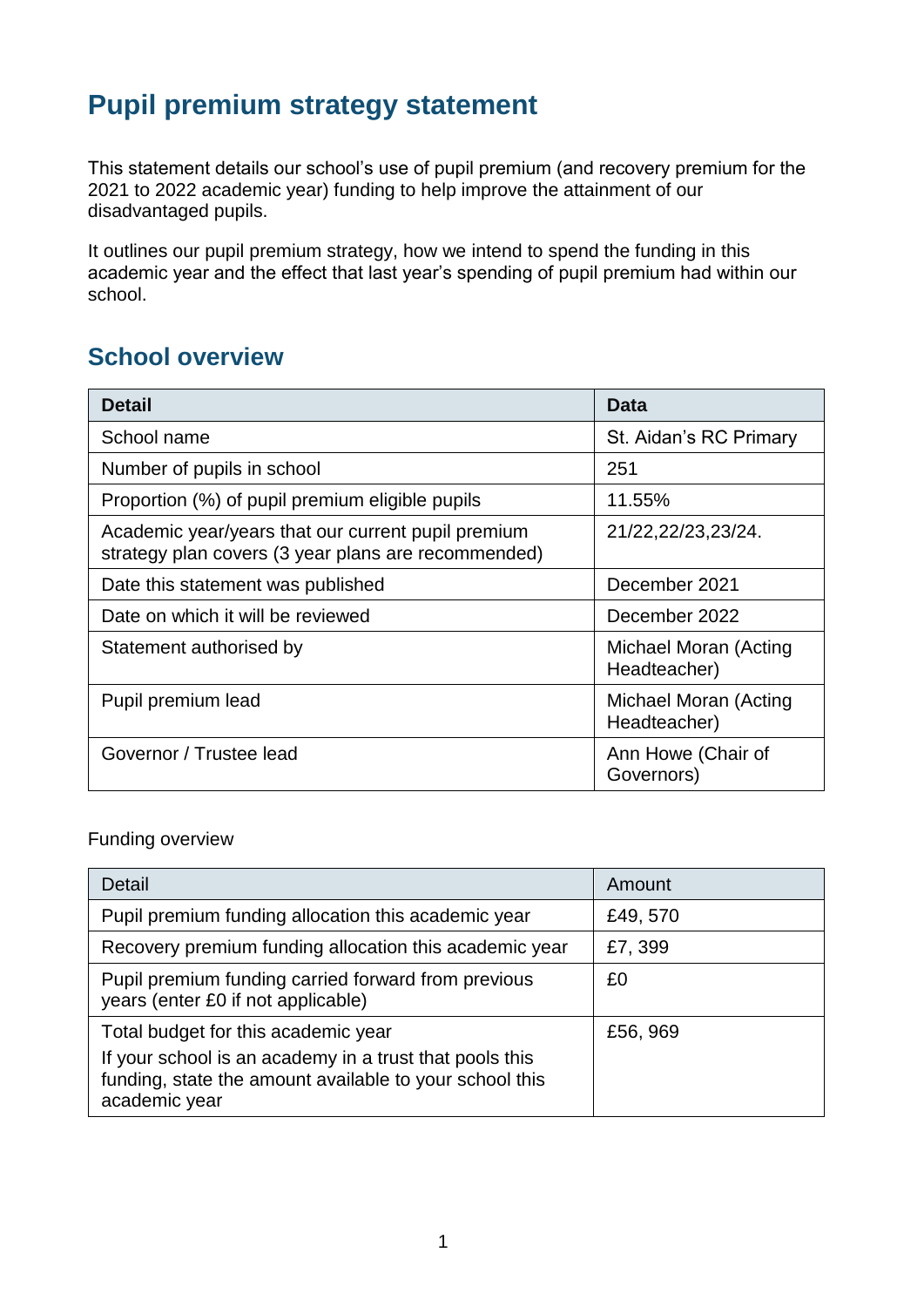# Statement of intent

As a school, St. Aidan's strives to be a nurturing community where all pupils who attend deserve the right to achieve all they are capable of from their own unique talents and abilities. We firmly believe that all pupils should be supported to attain highly across all subject areas, make good progress at least in line with their peers and reach their potential socially and emotionally, regardless of their background or personal circumstances.

We recognise that disadvantaged pupils – within whom we include those who have a social worker, or who are open to Early Help Assessments – are vulnerable in relation to their peers, and may require more support to help them fulfil their potential. Our strategy in regards to our spending of our PP funding aims to bridge the gap between our disadvantaged pupils and their peers, and break down any barriers towards their learning which stops them succeeding.

We aim to maintain levels of high-quality teaching across the school through the use of quality CPD for our support and teaching staff. We also recognise that it is important to maintain current staffing levels in regard to support staff. This element of our strategy is key to ensuring that all pupils - whether from disadvantaged backgrounds or not – make continued and sustained progress, and thrive academically in their classroom environment.

When writing our strategy, we have taken into account the impact of the COVID-19 pandemic and how our school has been affected by this. Thought has been given to providing catch-up in education to all children, regardless of their background, through the use of targeted support provided in school or via the National Tutoring Program.

Our approach to the spending of the Pupil Premium Funding will be targeted, robust and designed to have a real impact on the areas which provide our disadvantaged pupils with barriers to progress and attainment. The priorities will be driven and identified by internal and external assessment; planning will be succinct and adept in providing the small steps needed for pupils to make progress.

## **Challenges**

This details the key challenges to achievement that we have identified among our disadvantaged pupils.

| Challenge<br>Detail of challenge<br>number |  |
|--------------------------------------------|--|
|--------------------------------------------|--|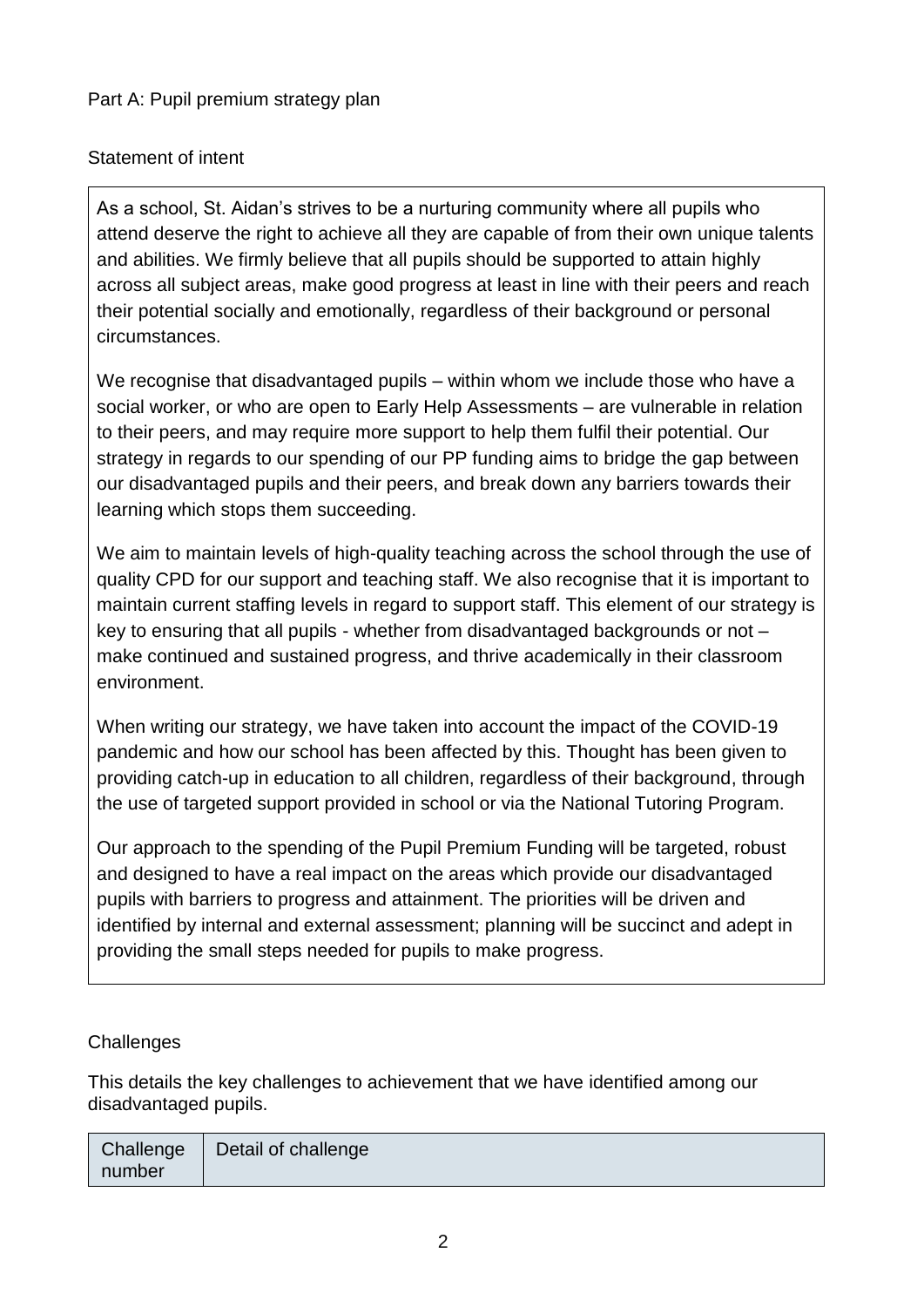|   | Pupils entering the EYFS stage with language and listening skills below<br>developmental age and stage.                                                     |
|---|-------------------------------------------------------------------------------------------------------------------------------------------------------------|
|   | Increased social, emotional and mental health problems due to the<br>COVID pandemic and restrictions.                                                       |
|   | Lack of progress and attainment in literacy and numeracy due to missed<br>learning caused by COVID pandemic.                                                |
|   | Negative impact on progress in foundation subjects and lack of subject<br>specific vocabulary due to disruption and lack of exposure to the wider<br>world. |
| 5 | Attendance of PP children generally has been below their peers and<br>below NAs.                                                                            |

#### Intended outcomes

This explains the outcomes we are aiming for by the end of our current strategy plan, and how we will measure whether they have been achieved.

| Intended outcome                                                                                                                                                              | Success criteria                                                                                                                                                                                                                                                                                                       |
|-------------------------------------------------------------------------------------------------------------------------------------------------------------------------------|------------------------------------------------------------------------------------------------------------------------------------------------------------------------------------------------------------------------------------------------------------------------------------------------------------------------|
| Implementation of Sounds Write phonics<br>scheme shows an increase in attainment<br>in regards to pupils passing the Phonics<br>Screening test in Y1.                         | Increase in the Y1 phonics pass rate<br>with pupils achieving above national<br>expectations by the third year of<br>implementation.                                                                                                                                                                                   |
| Majority of pupils are confident and fluent<br>readers by the end of KS2.                                                                                                     | In house tracking data indicates that<br>pupils are successfully moving through<br>graded book bands linked to<br>SoundsWrite phonics scheme and are<br>confidently reading ARE books by the<br>end of KS2.                                                                                                            |
| Reduce attainment gap between<br>disadvantaged and non disadvantaged<br>pupils including those children achieving<br>GDS, in reading, writing and maths by the<br>end of KS2. | Pupil data at the end of KS2 shows and<br>upward trend of PP achieving EXS and<br>GDS by the end of KS2.                                                                                                                                                                                                               |
| To achieve and sustain improved<br>wellbeing for all pupils in our school,<br>particularly disadvantaged pupils.                                                              | Sustained high levels of wellbeing<br>demonstrated by:<br>Qualitative data from student<br>voice, student and parent surveys<br>and teacher observations.<br>A reduction in the need for<br>$\bullet$<br>referrals to outside agencies to<br>support pupils with emotional,<br>behavioural and mental health<br>needs. |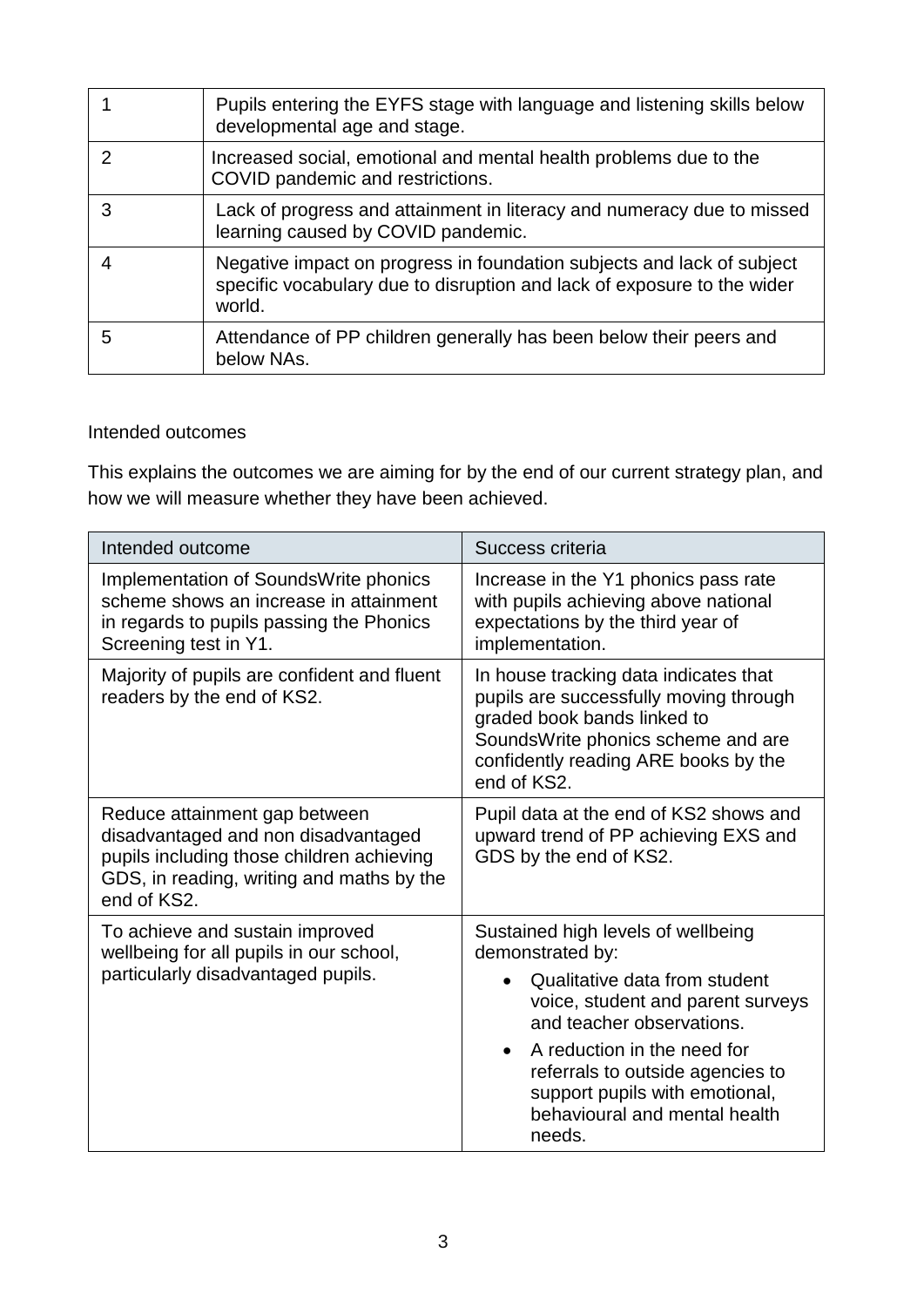|                                                                                                                                          | • An increase in participation in<br>enrichment activities, particularly<br>among disadvantaged pupils.    |
|------------------------------------------------------------------------------------------------------------------------------------------|------------------------------------------------------------------------------------------------------------|
| Pupils attainment in wider curriculum is in<br>line with non disadvantaged pupils and<br>cultural capital is developed and<br>sustained. | Internal teacher assessment shows that<br>disadvantaged pupils attain broadly in<br>line with their peers. |

Activity in this academic year

This details how we intend to spend our pupil premium (and recovery premium funding) this academic year to address the challenges listed above.

Teaching (for example, CPD, recruitment and retention)

### Budgeted cost: £ 25,500

| Activity                                                                                                                                                                                                                                                                                                                                                             | Evidence that supports this<br>approach                                                                                                                                                                                                                                                                                                                                                                                            | Challenge<br>number(s)<br>addressed |
|----------------------------------------------------------------------------------------------------------------------------------------------------------------------------------------------------------------------------------------------------------------------------------------------------------------------------------------------------------------------|------------------------------------------------------------------------------------------------------------------------------------------------------------------------------------------------------------------------------------------------------------------------------------------------------------------------------------------------------------------------------------------------------------------------------------|-------------------------------------|
| Phonics Training -<br>SoundsWrite Ltd<br>Training for members<br>of staff new to school<br>delivering the<br>scheme, rolling<br>program of updates<br>for teaching<br>assistants to support<br>the delivery of the<br>program and<br>intervention to ensure<br>catch up.                                                                                             | Phonics approaches have a strong<br>evidence base indicating a positive<br>impact on pupils, particularly from<br>disadvantaged backgrounds.<br>Phonics   Toolkit Strand   Education<br><b>Endowment Foundation   EEF</b>                                                                                                                                                                                                          | 1 and 3.                            |
| Release time for<br>senior leaders within<br>school. Cover to be<br>provided via<br>supply/internally to<br>ensure that subject<br>leaders and<br><b>SENCDCo have</b><br>sufficient time to<br>monitor, evaluate and<br>assess their<br>respective<br>responsibilities and<br>ensure that children<br>are receiving quality<br>first teaching and<br>good provision. | Supporting high quality teaching is<br>pivotal in improving children's out-<br>comes. Indeed, research tells us that<br>high quality teaching can narrow the<br>disadvantage gap. It is therefore<br>hugely encouraging to see a host of<br>new initiatives and reforms that rec-<br>ognise the importance of teacher<br>quality such as the Early Career<br>Framework and the new National<br><b>Professional Qualifications.</b> | 1,2,3,4,5.                          |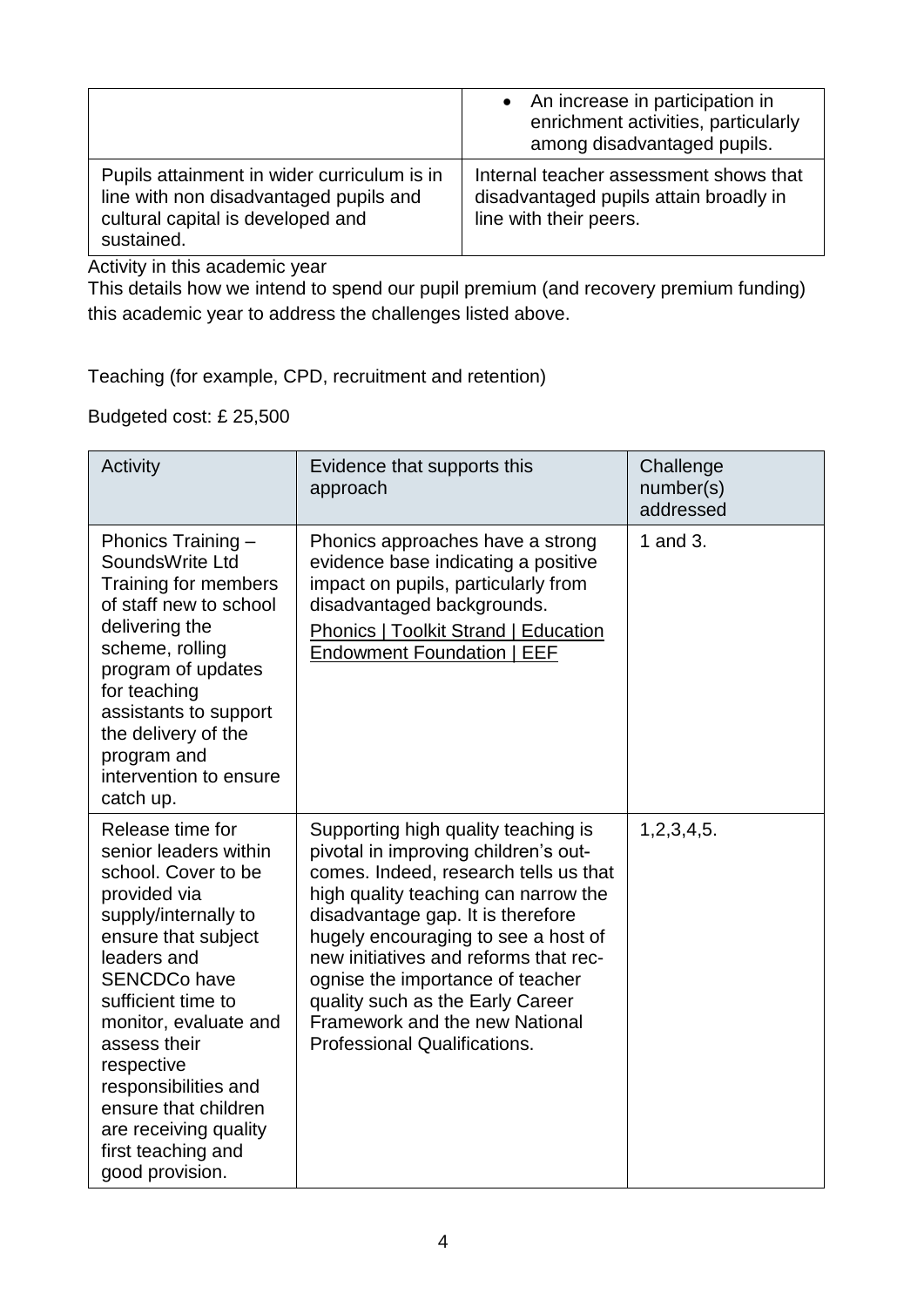| Release time for new                                                    | High quality teaching improves pupil                                                                                             | 4. |
|-------------------------------------------------------------------------|----------------------------------------------------------------------------------------------------------------------------------|----|
| subject leads to work<br>alongside specialist<br>teachers utilising the | outcomes, and effective professional<br>development offers a crucial tool to<br>develop teaching quality and en-                 |    |
| <b>BBCET</b> partnership of<br>schools.                                 | hance children's outcomes in the<br>classroom.                                                                                   |    |
|                                                                         | https://educationendowmentfounda-<br>tion.org.uk/education-evidence/guid-<br>ance-reports/effective-professional-<br>development |    |
|                                                                         |                                                                                                                                  |    |

Targeted academic support (for example, tutoring, one-to-one support structured interventions)

# Budgeted cost: £ 15, 735

| Activity                                                                                                                                                                                                                                                                                                                                                       | Evidence that supports this<br>approach                                                                                                                                                                                                                                                                                                                                    | Challenge<br>number(s)<br>addressed |
|----------------------------------------------------------------------------------------------------------------------------------------------------------------------------------------------------------------------------------------------------------------------------------------------------------------------------------------------------------------|----------------------------------------------------------------------------------------------------------------------------------------------------------------------------------------------------------------------------------------------------------------------------------------------------------------------------------------------------------------------------|-------------------------------------|
| Rapid Readers in<br>KS <sub>2</sub><br>Investment in<br>resources and<br>training to provide a<br>dedicated catch-up<br>program for children<br>not on track to reach<br>ARE by end of KS2                                                                                                                                                                     | Tuition targeted at specific needs<br>and knowledge gaps can be an ef-<br>fective method to support low attain-<br>ing pupils or those falling behind,<br>both one-to-one:<br>One to one tuition   EEF (educa-<br>tionendowmentfoundation.org.uk)<br>And in small groups:<br><b>Small group tuition   Toolkit Strand  </b><br><b>Education Endowment Foundation</b><br>EEF | 3                                   |
| Engaging with the<br><b>National Tutoring</b><br>Program to provide a<br>blend of tuition,<br>mentoring and<br>school-led tutoring for<br>pupils whose<br>education has been<br>most impacted by the<br>pandemic. A<br>significant proportion<br>of the pupils who<br>receive tutoring will<br>be disadvantaged,<br>including those who<br>are high attainers. | Tuition targeted at specific needs<br>and knowledge gaps can be an ef-<br>fective method to support low attain-<br>ing pupils or those falling behind,<br>both one-to-one:<br>One to one tuition   EEF (educa-<br>tionendowmentfoundation.org.uk)<br>And in small groups:<br><b>Small group tuition   Toolkit Strand</b><br><b>Education Endowment Foundation</b><br>EEF   | 3                                   |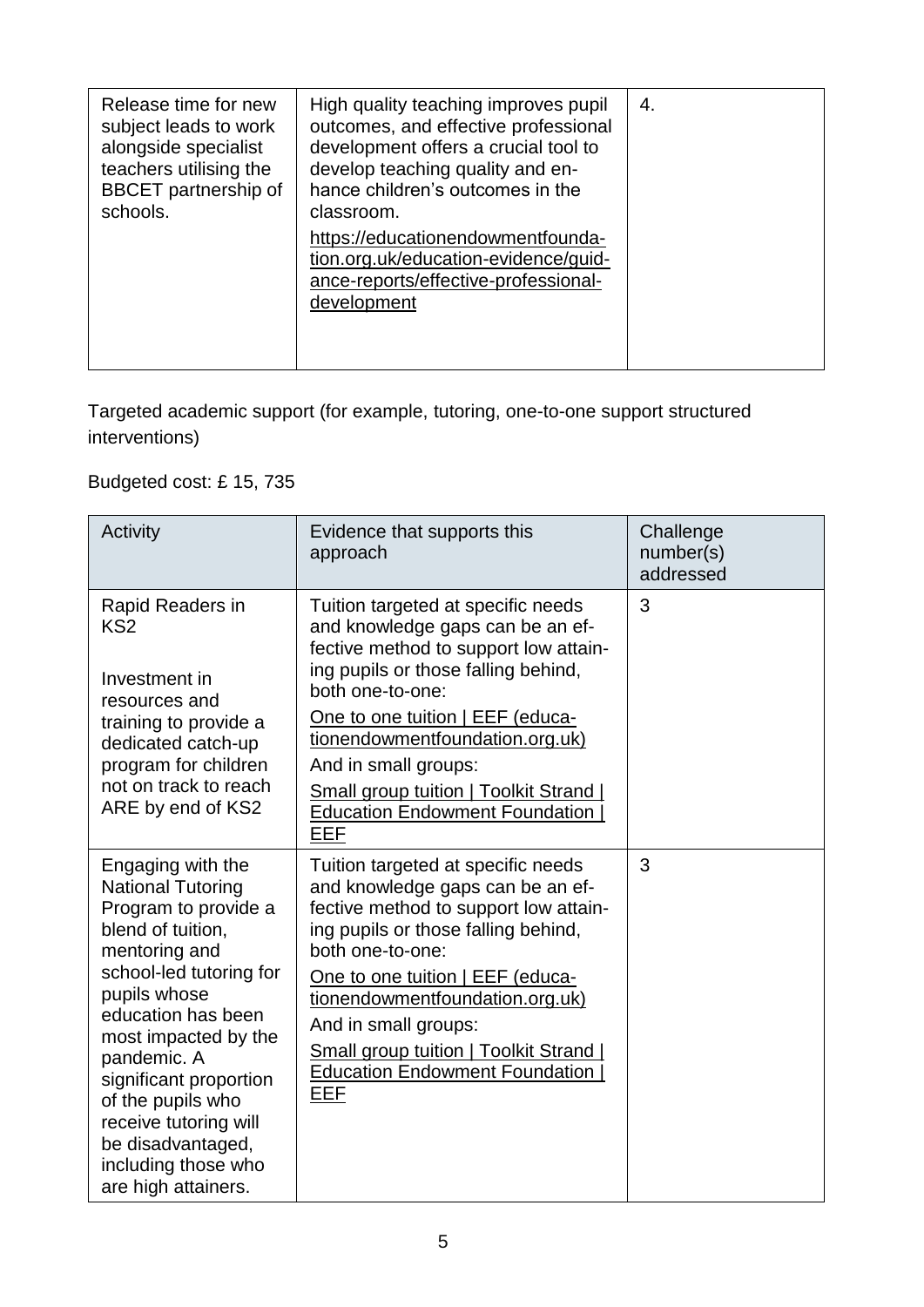| <b>Focused EYFS/KS1</b><br>interventions<br>delivered by a<br>qualified teacher 3 x<br>mornings/week.<br>Focus on delay in<br>early speech and<br>language and early<br>writing. | Tuition targeted at specific needs<br>and knowledge gaps can be an ef-<br>fective method to support low attain-<br>ing pupils or those falling behind,<br>both one-to-one:<br>One to one tuition   EEF (educa-<br>tionendowmentfoundation.org.uk)<br>And in small groups:<br>Small group tuition   Toolkit Strand  <br><b>Education Endowment Foundation</b><br>EEF                                                                | 1 and $3$  |
|----------------------------------------------------------------------------------------------------------------------------------------------------------------------------------|------------------------------------------------------------------------------------------------------------------------------------------------------------------------------------------------------------------------------------------------------------------------------------------------------------------------------------------------------------------------------------------------------------------------------------|------------|
| Implementation of<br>Number stacks<br>interventions across<br>key stages                                                                                                         | Tuition targeted at specific needs<br>and knowledge gaps can be an ef-<br>fective method to support low attain-<br>ing pupils or those falling behind,<br>both one-to-one:<br>One to one tuition   EEF (educa-<br>tionendowmentfoundation.org.uk)<br>And in small groups:<br><b>Small group tuition   Toolkit Strand  </b><br><b>Education Endowment Foundation</b><br>EEF                                                         | 3          |
| Introduction of<br>concise curriculum<br>plans, focusing on<br>pupils knowledge of<br>their learning journey<br>and assessment of<br>key vocabulary.                             | Teaching approaches that ensure<br>long-term retention of knowledge,<br>fluency in key skills, and confident<br>use of metacognitive strategies are<br>crucial. These are fundamental to<br>learning and are the 'bread and but-<br>ter' of effective teaching:                                                                                                                                                                    | 4          |
| In-house CPD for<br>curriculum leads and<br>teachers on the<br>development of our<br>curriculum to<br>enhance the skills,<br>knowledge and<br>vocabulary of all<br>pupils.       | Supporting high quality teaching is<br>pivotal in improving children's out-<br>comes. Indeed, research tells us that<br>high quality teaching can narrow the<br>disadvantage gap. It is therefore<br>hugely encouraging to see a host of<br>new initiatives and reforms that rec-<br>ognise the importance of teacher<br>quality such as the Early Career<br><b>Framework and the new National</b><br>Professional Qualifications. | 2, 3 and 4 |

Wider strategies (for example, related to attendance, behaviour, wellbeing)

Budgeted cost: £ 15, 734

| Activity | Evidence that supports this<br>approach | Challenge<br>number(s) |
|----------|-----------------------------------------|------------------------|
|          |                                         | addressed              |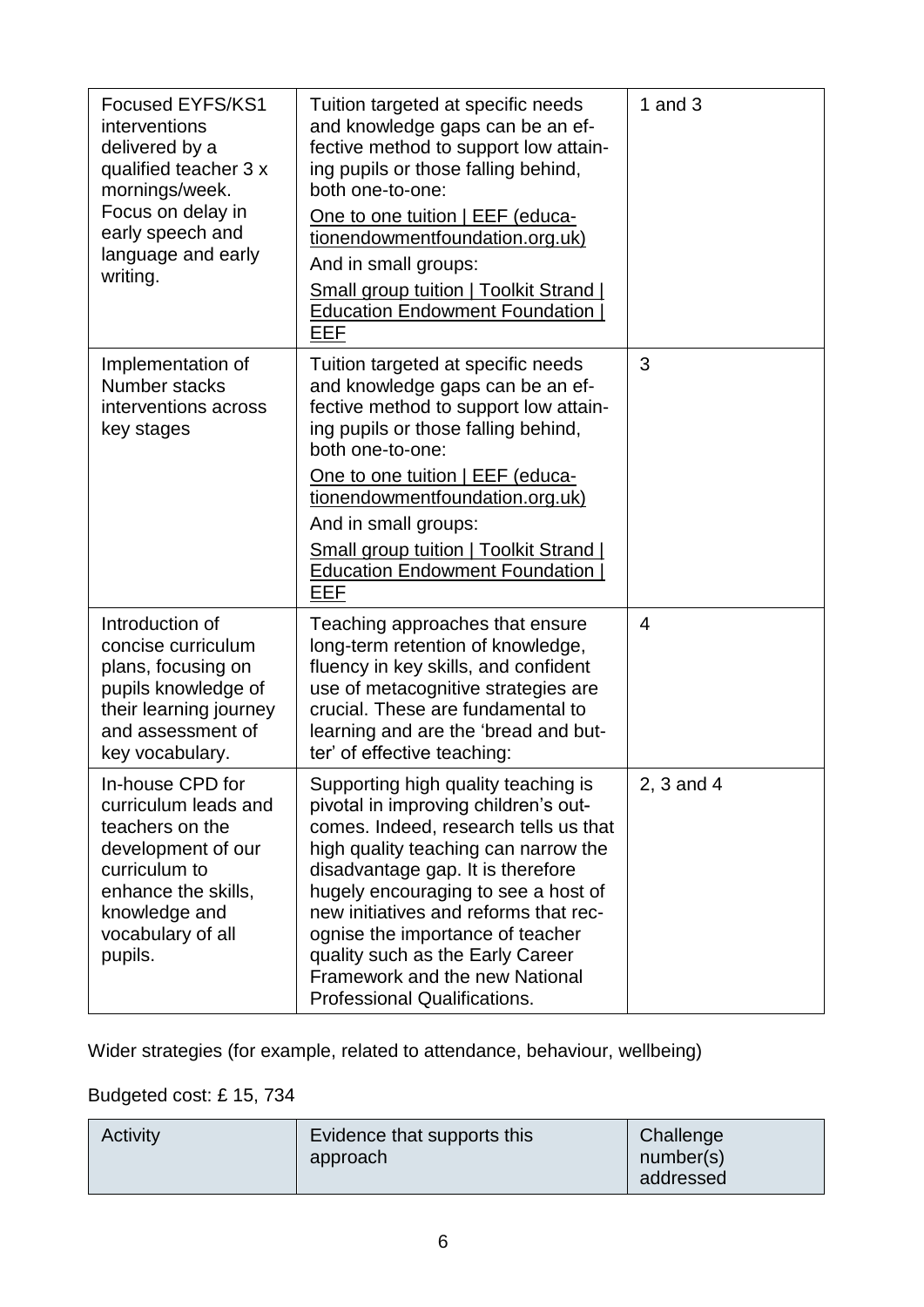| First Aid training for<br>UKS2 - children<br>trained as Little<br>Rescuers.<br>Children engage in<br>life saving skills,<br>building resilience<br>and thinking skills.                                | Social and emotional learning<br>approaches have a positive impact,<br>on average, of 4 months' additional<br>progress in academic outcomes over<br>the course of an academic year. | $4$ and $2$ |
|--------------------------------------------------------------------------------------------------------------------------------------------------------------------------------------------------------|-------------------------------------------------------------------------------------------------------------------------------------------------------------------------------------|-------------|
| Full implementation of<br>the PSHE and RSE<br>curriculum including<br>appropriate staff<br>training and<br>resources.<br><b>Enrichment activities</b><br>planned around this.                          | Social and emotional learning<br>approaches have a positive impact,<br>on average, of 4 months' additional<br>progress in academic outcomes over<br>the course of an academic year. | $4$ and $2$ |
| Newcastle<br>Foundation - PE<br>activities to be<br>delivered by specialist<br>staff.                                                                                                                  | Many pupils do not have access to<br>activities which promote cultural<br>capital.                                                                                                  | $4$ and $2$ |
| Subsidised visits and<br>visitors<br>To allow children to<br>experience things<br>they would not<br>usually have the<br>access to. To enrich<br>the curriculum and<br>support personal<br>development. | Many pupils do not have access to<br>activities which promote cultural<br>capital.                                                                                                  | $4$ and $2$ |
|                                                                                                                                                                                                        |                                                                                                                                                                                     |             |

Total budgeted cost: £ 56, 969

 $\overline{\phantom{a}}$